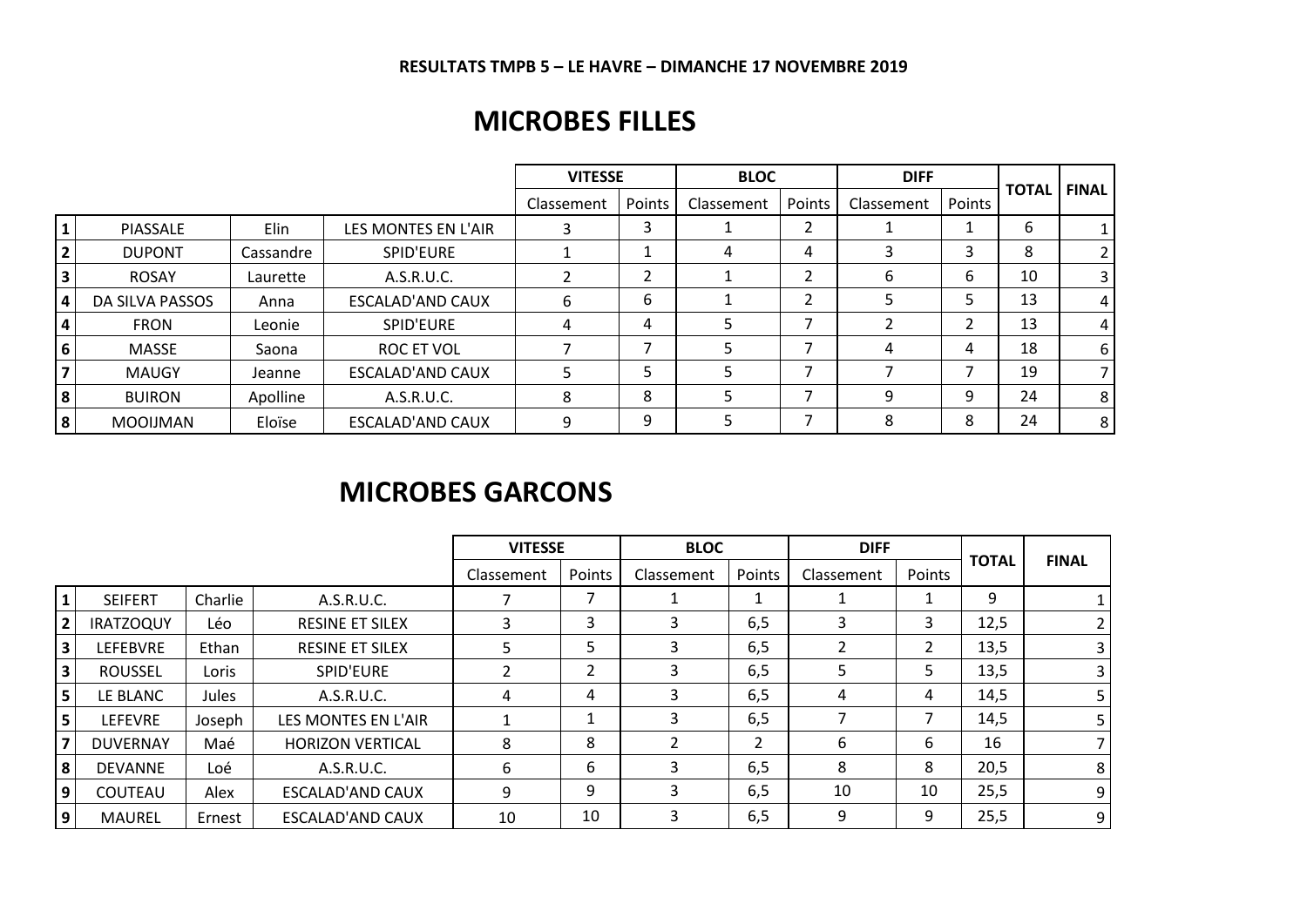### **POUSSINS FILLES**

|                |                        |          |                           | <b>VITESSE</b> |                | <b>BLOC</b>    | <b>DIFF</b> |                |                | <b>TOTAL</b> | <b>FINAL</b>   |
|----------------|------------------------|----------|---------------------------|----------------|----------------|----------------|-------------|----------------|----------------|--------------|----------------|
|                |                        |          |                           | Classement     | Points         | Classement     | Points      | Classement     | Points         |              |                |
| 1              | <b>BINOT</b>           | Kenza    | <b>RESINE ET SILEX</b>    | $\mathbf{1}$   | $\mathbf{1}$   | 1              | 1           | 3              | 3              | 5            | $\mathbf{1}$   |
| $\overline{2}$ | <b>VAUTIER BUISSON</b> | Lilou    | LES MONTES EN L'AIR       | $\overline{2}$ | $\overline{2}$ | $\overline{2}$ | 10,5        | $\mathbf{1}$   | 1,5            | 14           | $\overline{2}$ |
| 3              | MAILLARD               | Juliette | <b>ROC ET VOL</b>         | 4              | 4              | $\overline{2}$ | 10,5        | 5              | 5              | 19,5         | 3              |
| 4              | <b>CHAUMONT</b>        | Elisa    | <b>VERTICAL'CITE</b>      | 9              | 9              | $\overline{2}$ | 10,5        | 1              | 1,5            | 21           | 4              |
| 5              | <b>CARPENTIER</b>      | Isabelle | ESCALAD'AND CAUX          | 3              | 3              | $\overline{2}$ | 10,5        | 12             | 12             | 25,5         | 5              |
| 6              | <b>BAYLET</b>          | Julie    | A.S.R.U.C.                | 12             | 12             | $\overline{2}$ | 10,5        | 4              | 4              | 26,5         | 6              |
| 6              | <b>FOURNIER</b>        | Maélys   | <b>RESINE ET SILEX</b>    | 5              | 5.             | $\overline{2}$ | 10,5        | 11             | 11             | 26,5         | 6              |
| 6              | LANDEAU                | Ninon    | <b>RESINE ET SILEX</b>    | 8              | 8              | $\overline{2}$ | 10,5        | 8              | 8              | 26,5         | 6              |
| 9              | LEMIèRE                | Camille  | <b>ROC ET VOL</b>         | 11             | 11             | $\overline{2}$ | 10,5        | $\overline{7}$ | $\overline{7}$ | 28,5         | 9              |
| 10             | DA SILVA MARQUES       | Léa      | ROUMOIS EVASION VERTICALE | $\overline{7}$ | $\overline{7}$ | $\overline{2}$ | 10,5        | 13             | 13             | 30,5         | 10             |
| 11             | <b>FAUDEMER</b>        | Alice    | ROUMOIS EVASION VERTICALE | 6              | 6              | $\overline{2}$ | 10,5        | 16             | 16             | 32,5         | 11             |
| 12             | <b>COLLIN NATTIER</b>  | Clémence | <b>RESINE ET SILEX</b>    | 14             | 14             | $\overline{2}$ | 10,5        | 10             | 10             | 34,5         | 12             |
| 13             | <b>FOURQUEMIN</b>      | Suzanne  | SPID'EURE                 | 10             | 10             | 20             | 20          | 6              | 6              | 36           | 13             |
| 14             | <b>BUIRON</b>          | Capucine | A.S.R.U.C.                | 19             | 19             | $\overline{2}$ | 10,5        | 9              | 9              | 38,5         | 14             |
| 15             | LE ROCH                | Mahee    | ESCALAD'AND CAUX          | 15             | 15             | $\overline{2}$ | 10,5        | 15             | 15             | 40,5         | 15             |
| 15             | LESAGE                 | Emy      | <b>VERTICAL'CITE</b>      | 13             | 13             | $\overline{2}$ | 10,5        | 17             | 17             | 40,5         | 15             |
| 17             | PETRAUD                | Maxine   | SPID'EURE                 | 18             | 18             | $\overline{2}$ | 10,5        | 14             | 14             | 42,5         | 17             |
| 18             | <b>LAROCHE</b>         | Aurélie  | <b>RESINE ET SILEX</b>    | 17             | 17             | $\overline{2}$ | 10,5        | 18             | 18             | 45,5         | 18             |
| 18             | <b>LOURENCO PORET</b>  | Lina     | <b>ESCALAD'AND CAUX</b>   | 16             | 16             | $\overline{2}$ | 10,5        | 19             | 19             | 45,5         | 18             |
| 20             | <b>LEMONNIER</b>       | Jeanne   | ROUMOIS EVASION VERTICALE | 20             | 20             | $\overline{2}$ | 10,5        | 20             | 20             | 50,5         | 20             |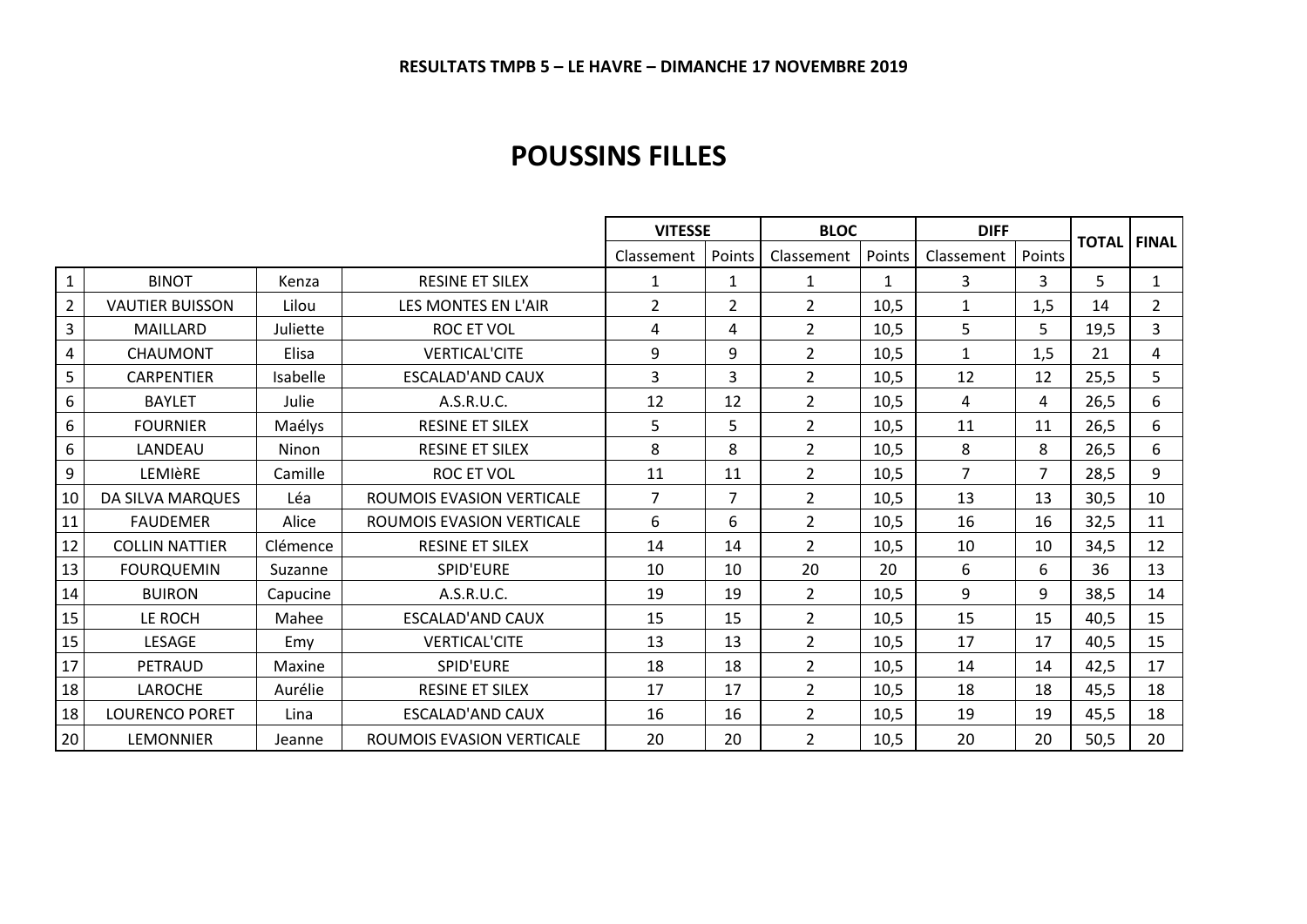#### **POUSSINS GARCONS**

|                |                          |                 |                           | <b>VITESSE</b> |                | <b>BLOC</b>    |              | <b>DIFF</b>    |                |              |                |
|----------------|--------------------------|-----------------|---------------------------|----------------|----------------|----------------|--------------|----------------|----------------|--------------|----------------|
|                |                          |                 |                           | Classement     | Points         | Classement     | Points       | Classement     | Points         | <b>TOTAL</b> | <b>FINAL</b>   |
| $\mathbf{1}$   | <b>MAJOUREL</b>          | Gabin           | <b>VERTICAL'CITE</b>      | $\overline{2}$ | $\overline{2}$ | $\mathbf{1}$   | $\mathbf{1}$ | $\mathbf{1}$   | 3,5            | 6,5          | $\mathbf{1}$   |
| $\overline{2}$ | <b>BORDENEUVE</b>        | <b>Bjorn</b>    | <b>VERTIC'ALBATRE</b>     | 4              | 4              | $\overline{2}$ | 2            | $\mathbf{1}$   | 3,5            | 9,5          | $\overline{2}$ |
| $\overline{3}$ | SABY                     | Elouan          | <b>VERTIC'ALBATRE</b>     | 5              | 5              | $\overline{3}$ | 3            | $\mathbf{1}$   | 3,5            | 11,5         | 3              |
| $\pmb{4}$      | <b>GERARD</b>            | Lois            | LES MONTES EN L'AIR       | $\mathbf{1}$   | $\mathbf{1}$   | $\overline{4}$ | 12           | $\mathbf{1}$   | 3,5            | 16,5         | 4              |
| 5              | <b>DUVERNAY</b>          | Loan            | <b>HORIZON VERTICAL</b>   | 3              | 3              | 4              | 12           | 1              | 3,5            | 18,5         | 5              |
| $\sqrt{6}$     | <b>PAYEL</b>             | Sam             | A.S.R.U.C.                | 8              | 8              | 4              | 12           | 1              | 3,5            | 23,5         | 6              |
| $\overline{7}$ | KUZNIEZOW                | Leo             | LES MONTES EN L'AIR       | $\overline{7}$ | $\overline{7}$ | 4              | 12           | $\overline{7}$ | $\overline{7}$ | 26           | $\overline{7}$ |
| $\,8\,$        | <b>CASTEL LAMAILIERE</b> | <b>Baptiste</b> | <b>ESCALAD'AND CAUX</b>   | 9              | 9              | $\overline{4}$ | 12           | 11             | 11             | 32           | 8              |
| 8              | LANDEAU                  | Gabin           | <b>RESINE ET SILEX</b>    | 10             | 10             | $\overline{4}$ | 12           | 10             | 10             | 32           | 8              |
| 10             | <b>BATAILHOU</b>         | <b>Thomas</b>   | <b>ROC ET VOL</b>         | 6              | 6              | $\overline{4}$ | 12           | 15             | 15             | 33           | 10             |
| 10             | <b>LEBIGRE</b>           | Robin           | <b>VERTIC'ALBATRE</b>     | 13             | 13             | 4              | 12           | 8              | 8              | 33           | 10             |
| 12             | <b>ALLAIN</b>            | Edouard         | <b>ESCALAD'AND CAUX</b>   | 15             | 15             | 4              | 12           | 9              | 9              | 36           | 12             |
| 13             | <b>DE ANDRES</b>         | Raphaël         | <b>RESINE ET SILEX</b>    | 14             | 14             | $\overline{4}$ | 12           | 13             | 13             | 39           | 13             |
| 14             | <b>BELHOMME</b>          | Titouan         | CAF LE HAVRE              | 11             | 11             | 4              | 12           | 17             | 17             | 40           | 14             |
| 14             | LOUAPRE                  | Iwan            | ROUMOIS EVASION VERTICALE | 16             | 16             | 4              | 12           | 12             | 12             | 40           | 14             |
| 16             | <b>MARSHALL</b>          | James           | <b>VERTICAL'CITE</b>      | 12             | 12             | 4              | 12           | 18             | 18             | 42           | 16             |
| 17             | <b>DECHAMPS</b>          | Camille         | <b>ESCALAD'AND CAUX</b>   | 17             | 17             | 4              | 12           | 14             | 14             | 43           | 17             |
| 18             | <b>CUPPENS</b>           | Ulysse          | <b>ESCALAD'AND CAUX</b>   | 18             | 18             | 4              | 12           | 19             | 19             | 49           | 18             |
| 19             | <b>ROBIN</b>             | Charles         | <b>VERTICAL EUDOIS</b>    | 21             | 21             | $\overline{4}$ | 12           | 20             | 20             | 53           | 19             |
| 20             | <b>FESTY</b>             | Léon            | <b>ESCALAD'AND CAUX</b>   | 20             | 20             | 4              | 12           | 22             | 22             | 54           | 20             |
| 21             | <b>BUCHY SERY</b>        | Mathis          | <b>ESCALAD'AND CAUX</b>   | 19             | 19             | 21             | 21           | 16             | 16             | 56           | 21             |
| 22             | <b>DEBIN</b>             | Emmanuel        | <b>ESCALAD'AND CAUX</b>   | 22             | 22             | 22             | 22           | 21             | 21             | 65           | 22             |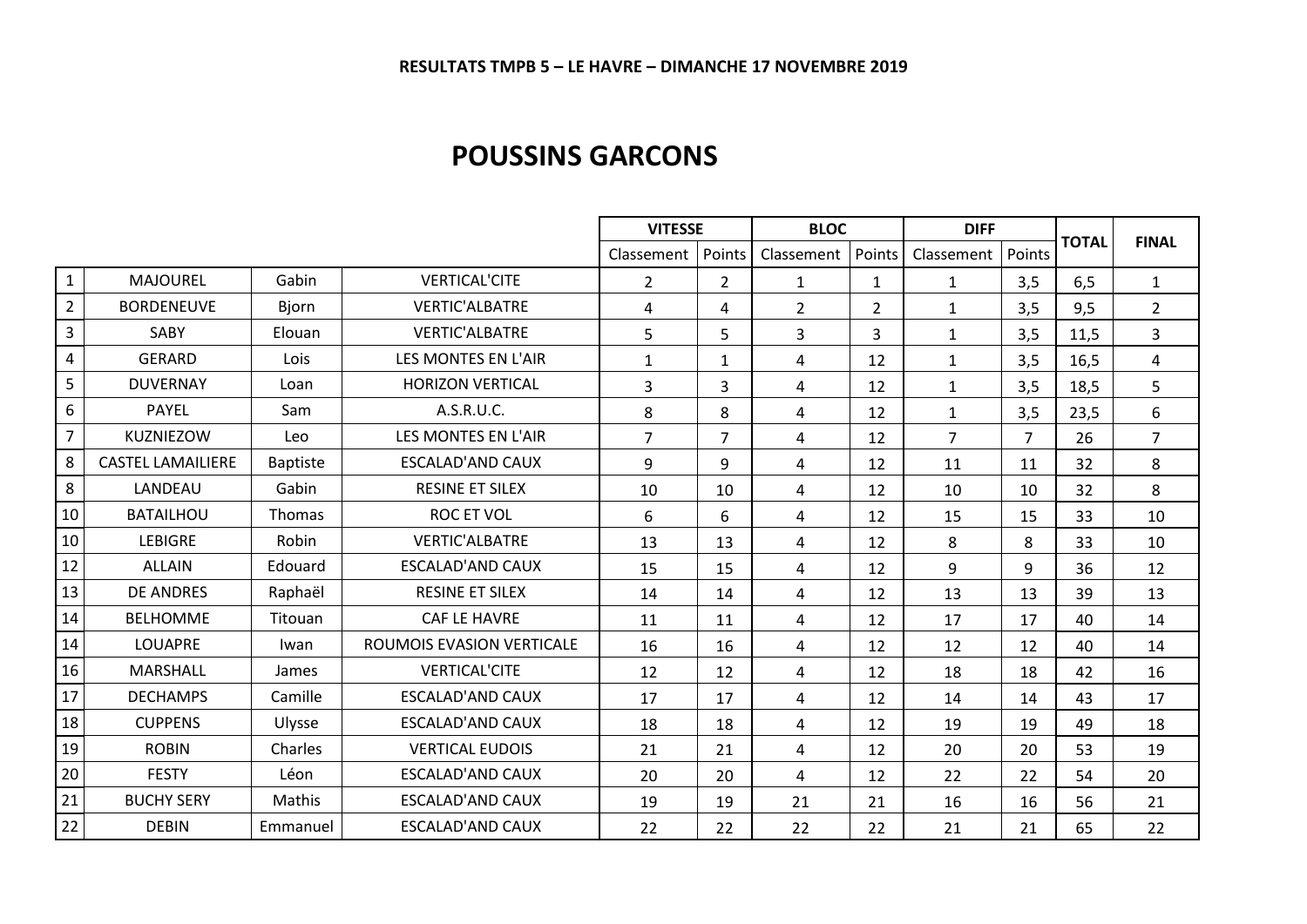## **BENJAMINS FILLES**

|                |                       |         |                           | <b>VITESSE</b> |        | <b>BLOC</b>              |                | <b>DIFF</b>       |        |              |                |
|----------------|-----------------------|---------|---------------------------|----------------|--------|--------------------------|----------------|-------------------|--------|--------------|----------------|
|                |                       |         |                           | Classement     | Points | Classement               | Points         | <b>Classement</b> | Points | <b>TOTAL</b> | <b>FINAL</b>   |
|                | <b>LACAILLE</b>       | Léonie  | <b>RESINE ET SILEX</b>    |                | ີ      |                          | 1,5            | ົາ                | 2      | 5,5          | $\mathbf{1}$   |
|                | <b>FILOQUE</b>        | Angèle  | <b>VERTICAL EUDOIS</b>    | 3              | 3      | 4                        | 4              |                   |        | 8            | $\overline{2}$ |
| 3              | GOST                  | Yaël    | <b>FORGESCALADE</b>       | 4              | 4      |                          | 1,5            | 5                 | 5      | 10,5         | 3              |
| 4 I            | <b>VAUTIER</b>        | Maïdi   | LES MONTES EN L'AIR       | 5              | 5      | 3                        | 3              | 3                 | 3      | 11           | 4              |
| 5              | <b>LECORDIER</b>      | Louna   | ESCALAD'AND CAUX          |                |        | 8                        | 8              | 6                 | 6      | 15           | 5              |
| 6              | <b>MANGEOL</b>        | Enora   | <b>VERTIC'ALBATRE</b>     |                | −      | 5                        | 5,5            |                   | 7      | 19,5         | 6              |
|                | <b>COLLIN NATTIER</b> | Jeanne  | <b>RESINE ET SILEX</b>    | 8              | 8      | 9                        | 10             | 4                 | 4      | 22           | 7              |
| 8 <sup>1</sup> | <b>PECOT</b>          | Romane  | ROUMOIS EVASION VERTICALE | 6              | 6      | 9                        | 10             | 8                 | 8      | 24           | 8              |
| 9 <sub>l</sub> | <b>BOUMARD</b>        | Alicia  | LES MONTES EN L'AIR       | 9              | 9      | $\overline{\phantom{a}}$ | $\overline{7}$ | 10                | 10     | 26           | 9              |
| 10             | <b>LEBRET</b>         | Lucille | <b>ESCALAD'AND CAUX</b>   | 10             | 10     | 5                        | 5,5            | 11                | 11     | 26,5         | 10             |
| 11             | LABIGNE               | Ambre   | FORGESCALADE              | 11             | 11     | 9                        | 10             | 9                 | 9      | 30           | 11             |